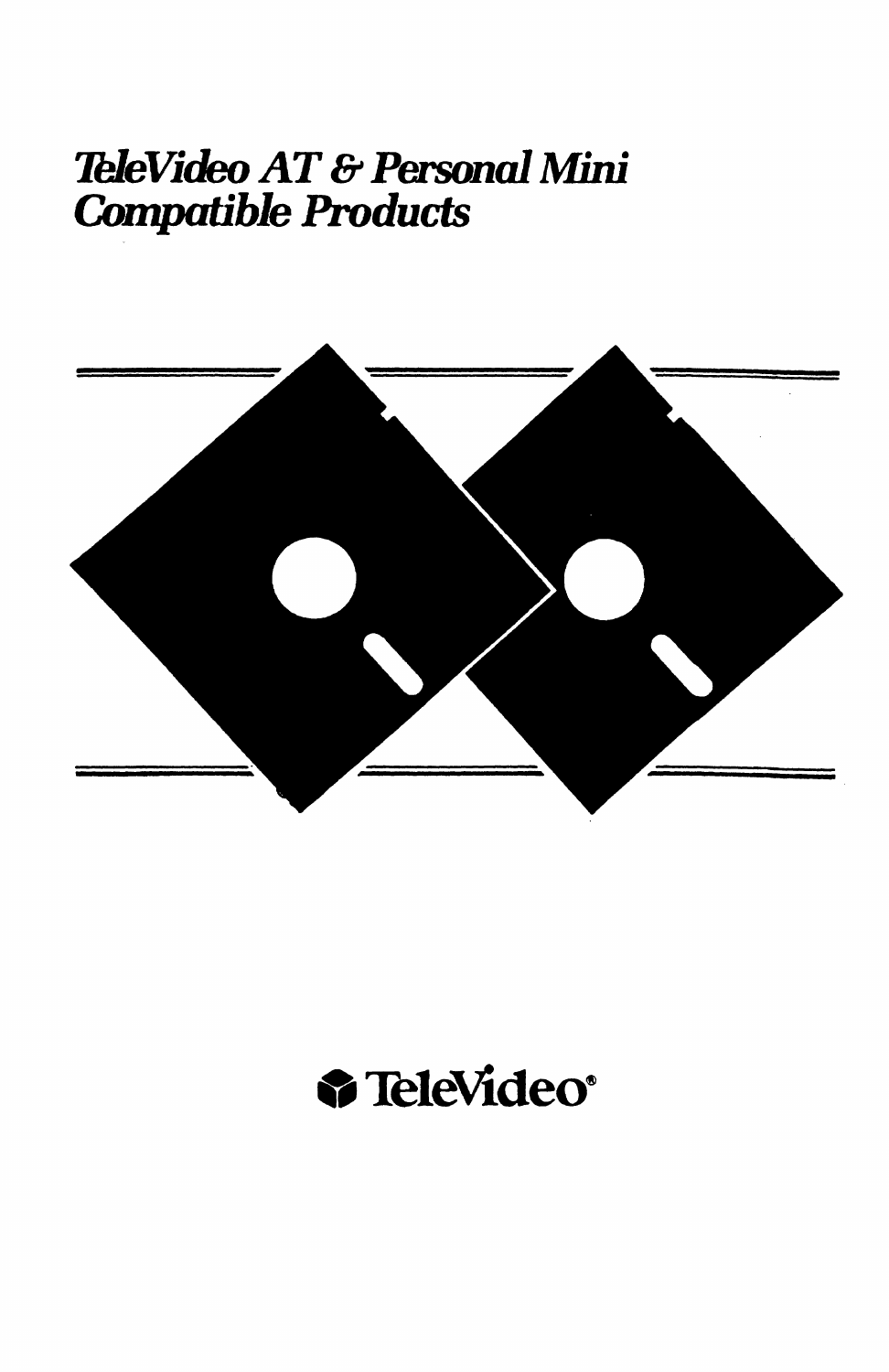Enclosed is a list of TeleVideo AT and Personal Mini compatible software and hardware products tested by TeleVideo or by the<br>manufacturer. Their inclusion on this list does not constitute<br>any form of endorsement. Not every product will be right for<br>you. Careful consideration of your ne your knowledgeable TeleVideo dealer or manufacturer is the best way to insure satisfaction with your software or add-on hardware purchase.

Please be aware that each manufacturer will have its own support and update policy. You should check on these arrangements, as well as hardware configuration requirements (minimum RAM, printers, etc.) before making your purchase. .

\* Indicates software was tested by manufacturer

P/N 128426-00 Rev.A 3/86

Use P/N 128426-01 Rev.A to order packs of 50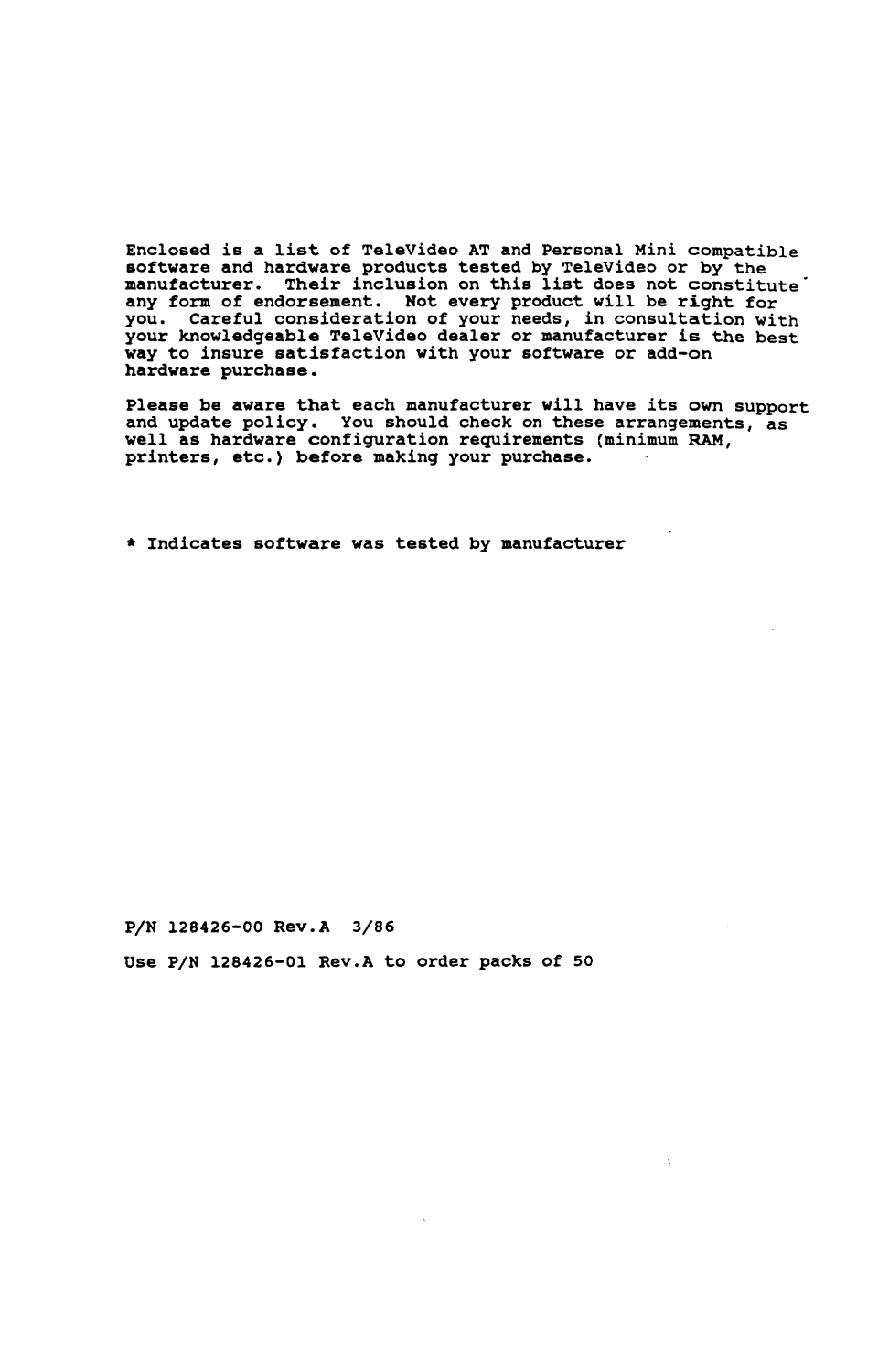PAGE NO. 00001 02/27/86

### Tele-AT Compatible Products List

| Product Name:             | Vendor Name:                                      | Phone:               | Category:                |
|---------------------------|---------------------------------------------------|----------------------|--------------------------|
| Crosstelk                 | Wicrostuff                                        | (404) 998-3998       | Async Communications S/U |
| Lync                      | Norton-Lambert Corp.                              | (805) 687-8896       | Async Communications S/V |
| Smartcom II               | <b>Haves Microcomputer Products</b>               | (404) 449-8791       | Async Communications S/U |
| <b>Beast Data Hanager</b> | <b>Stanton Software</b>                           |                      | DOMS/File Managers       |
| <b>Dataesse</b>           | Software Solutions Inc.                           | (800) 877-9268       | DBMS/File Managers       |
| Davflo                    | DayFio, Inc.                                      | $(714)$ $476 - 3044$ | DBMS/File Managers       |
| Files and Folders         | <b>Starcom Computer</b>                           |                      | DBMS/File Managers       |
| <b>Number Works</b>       | Paperback Software                                | $(415) 644 - 2116$   | DBMS/File Managers       |
| Mutshell Information      | Leading Edge Products                             | (617) 828-8150       | DEMS/File Managers       |
| <b>Omnifile</b>           | <b>SSR</b>                                        | $(716)$ 254 - 3200   | DBMS/File Managers       |
| Pfs:File                  | Software Publishing Corp                          | (415) 962-8910       | DEMS/File Managers       |
| Pfs:Report                | Software Publishing Corp                          | $(415)$ 962-8910     | DBMS/File Managers       |
| <b>R:Base 4000</b>        | Nicroria                                          | (206) 641-6619       | DBMS/File Managers       |
| R:Base 5000               | Microrim                                          | (206) 641-6619       | DBMS/File Managers       |
| Reflex                    | <b>Borland International</b>                      | (800) 556-2283       | DBMS/File Managers       |
| TeleDBMS                  | TeleVideo Systems Inc.                            | (408) 745-7760       | DOMS/File Managers       |
| <b>GBASE 111</b>          | Ashton Tate                                       | (213) 204-5570       | DBMS/File Managers       |
| Corner Stone              | infoCom, inc.                                     | (617) 492-1031       | DMBS/File Managers       |
| Backup                    | InfoTool Corp.                                    | (206) 779-9508       | DOS Shells & Utilities   |
| CopylIPC 2.42 (M/W & S/W) | Central Point Software                            | $(503)$ 244-5782     | DOS Shells & Utilities   |
| Desq                      | Quarterdeck Office Sys.                           | (213) 392-9851       | DOS Shells & Utilities   |
| Desaview                  | Quarterdeck Office Sys                            | (213) 392-9851       | DOS Shells & Utilities   |
| Docesse                   | Software Solutions                                | (800) 877-9268       | DOS Shells & Utilities   |
| EasyPlus Bindowing System | Computer Assoc. Micro Products Div (408) 942-1727 |                      | DOS Shells & Utilities   |
| <b>GEK</b>                | Digital Research                                  | (408) 649-3896       | DOS Shells & Utilities   |
| 'Hard Desk                | Nodern Technologies Int'l.                        | $(415)$ 367-6855     | DOS Shells & Utilities   |
| Homebase                  | Amber Systems                                     |                      | DOS Shells & Utilities   |
| <b>Morton Utilities</b>   | Peter Norton                                      |                      | DOS Shells & Utilities   |
| PathMinder                | Westlake Data Corp.                               | (512) 327-2550       | DOS Shells & Utilities   |
| Pop-Up Desk Set           | <b>Bellsoft</b>                                   | (206) 828-7282       | DOS Shells & Utilities   |
| Prokey                    | <b>Rosesoft</b>                                   | (206) 524-2350       | DOS Shells & Utilities   |
| Sidekick                  | Borland Inti.                                     | (800) 556-2283       | DOS Shells & Utilities   |
| The Integrator            | Nodern Technologies Int'l.                        | $(415)$ 367-6855     | DOS Shells & Utilities   |
| Tooview                   | TER                                               | (800) 447-4770       | DOS Shells & Utilities   |
| <b>Teach Yourself</b>     | American Training Int'i.                          | $(213)$ 546-4725     | Educational/Tutorial S/V |
| Teach Yourself Dbese3     | American Training Int'l.                          | $(213)$ 546-4725     | Educational/Tutorial S/W |
| <b>Type and Learn</b>     | <b>Simsoft</b>                                    | (313) 984-1570       | Educational/Tutorial S/V |
| <b>Typing Instructor</b>  | Individual Software                               | $(415)$ 341-6116     | Educational/Tutorial S/V |
| Typing Tutor 111          | Kriya Systems Inc.                                |                      | Educational/Tutorial S/U |
| <b>Adventure</b>          | <b>TEM</b>                                        | (800) 447-4770       | Games                    |
| Arcen                     | <b>Electronic Arts</b>                            | $(415) 571 - 7171$   | Games                    |
| Call to Arms              | <b>Sirius Software</b>                            | (916) 366 1195       | Games                    |
| Deadline                  | Infocam                                           | (617) 492-1031       | <b>Games</b>             |
| Decathion                 | <b>Nicrosoft</b>                                  | (206) 828-8080       | Games                    |
| Dino Eggs                 | Microlab                                          | (312) 433-7550       | <b>Games</b>             |
| <b>Diplomacy</b>          | <b>Microcomputer Game</b>                         |                      | Games                    |
| J-Bird                    | Orion Software                                    | (205) 887-9721       | <b>Games</b>             |
| My Chess                  | The Software Tool Works                           | (818) 986-4885       | <b>Genes</b>             |
| PC Pool                   | Mesilere                                          |                      | <b>Games</b>             |
| PC-Nan                    | Orion Software                                    | (205) 887-9721       | Games                    |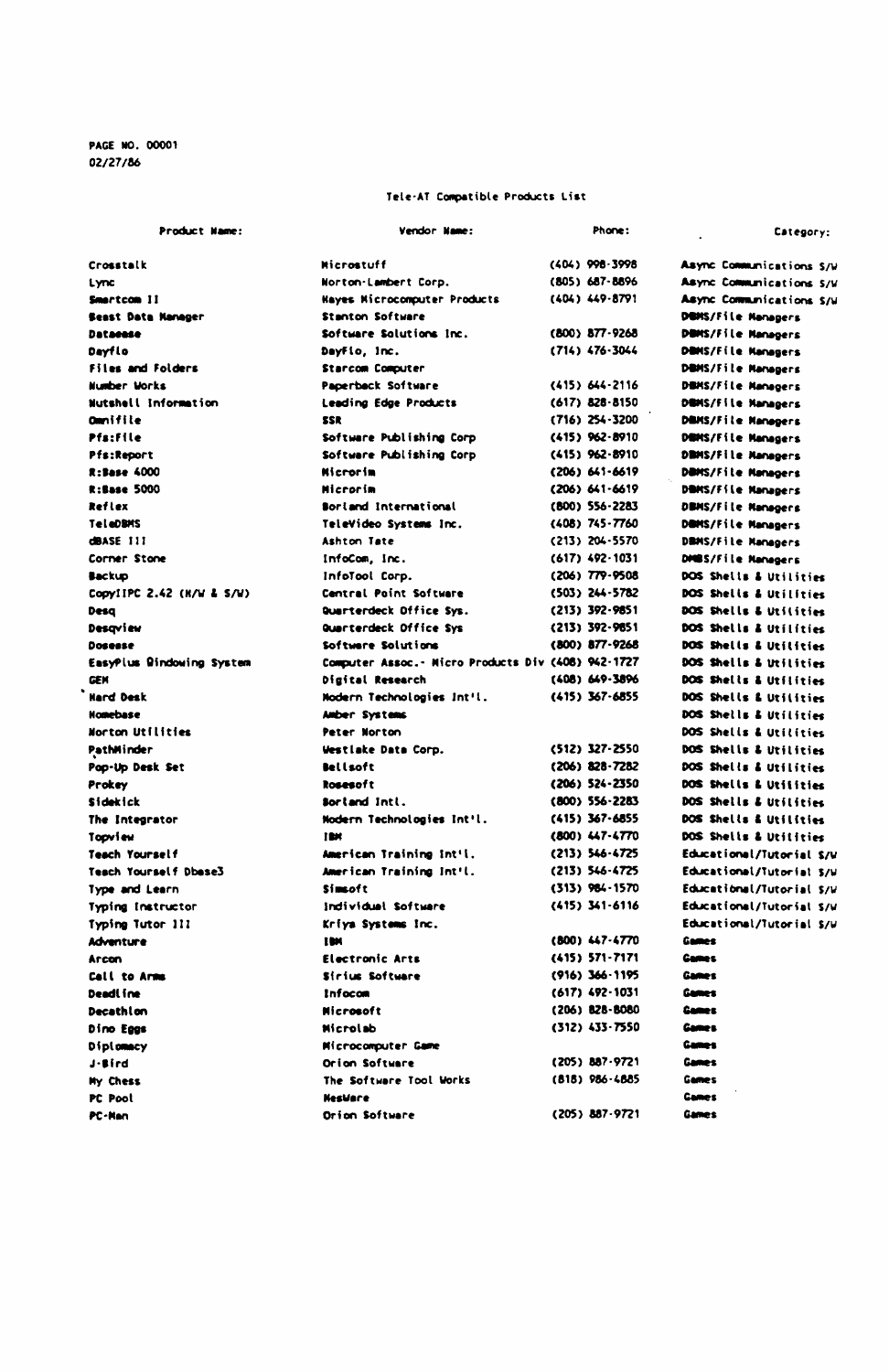PAGE NO. 00002 02/27/86

#### Tele-AT Compatible Products List

| Product Name:                          | Vendor Name:                                      | Phone:              | Category:                                        |
|----------------------------------------|---------------------------------------------------|---------------------|--------------------------------------------------|
| Paratrooper                            | Orion Software                                    | (205) 887-9721      | Games                                            |
| Professor DOS                          | Individual Software                               | $(415)$ 341-6116    | Games                                            |
| Space Strike                           | Data Most                                         | (213) 709-1202      | <b>Gemes</b>                                     |
| <b>Type Attack</b>                     | Sirius Software                                   | (916) 366-1195      | <b>General</b>                                   |
| <b>Excalibur Plus</b>                  | Armour Systems, Inc.                              | (305) 629-0753      | General Accounting                               |
| TABS III (Time & Billing)              | Software Technology, Inc.                         | (402) 466-1997      | General Accounting                               |
| <b>Accounting</b>                      | Generation Informatique                           |                     | 76 49 65 92 (France) General Business Accounting |
| Criso                                  | Crunch Software                                   | $(415) 564 - 7337$  | General Business Accounting                      |
| EasyBusiness System                    | Computer Assoc. Micro Products Div (408) 942-1727 |                     | General Business Accounting                      |
| <b>RealWorld Accouting</b>             | RealWorld/MBSI                                    | (603) 798-5700      | General Business Accounting                      |
| TARS-111                               | Software Technology. Inc.                         | (402) 466-1997      | General Business Accounting                      |
| Terra                                  | Datasphere Computer                               |                     | General Business Accounting                      |
| 4 Point Graphics                       | Imsi Software Publishers                          | $(415) 454 - 7101$  | Graphics, CAD/CAM/CAE                            |
| <b>AutoCad</b>                         | Autodesk Inc.                                     | (415) 331-0356      | Graphics, CAD/CAN/CAE                            |
| <b>Boardroom Graphics</b>              | Analytical Software, Inc.                         | (214) 340-2564      | Graphics, CAD/CAM/CAE                            |
| Design Board 30                        | MEGA CADO, Inc.                                   | $(206) 623 - 6245$  | Graphics, CAD/CAM/CAE                            |
| Dr. Halo                               | Media Cybernetics                                 | (301) 270-0240      | Graphics, CAD/CAM/CAE                            |
| Dr. Halo II                            | Media Cybernetics                                 | (301) 270-0240      | Graphics, CAD/CAM/CAE                            |
| Energraphics                           | <b>Enertronics Research</b>                       | $(800)$ 325 $-0174$ | Graphics, CAD/CAM/CAE                            |
| Execuvision                            | Visual Communication Network                      |                     | Graphics, CAD/CAAUCAE                            |
| Fontrix 2.5                            | Data Transforms                                   | (303) 832-1501      | Graphics, CAD/CAM/CAE                            |
| Graph-N-Calc                           | Desktop Computer Software                         | (408) 458-9095      | Graphics, CAD/CAN/CAE                            |
| Graphical Kernal System                | 1BK                                               | (800) 447-4770      | Graphics, CAD/CAM/CAE                            |
| <b>Nicrosoft Chart</b>                 | Microsoft                                         | (206) 828-8080      | Graphics, CAD/CAM/CAE                            |
| $P - CAD$                              | Personal CAD Systems                              | (408) 354-7193      | Graphics, CAD/CAM/CAE                            |
| <b>PC-Draw</b>                         | Micrografx, Inc.                                  | (214) 234.1769      | Graphics, CAD/CAM/CAE                            |
| Pfs:Grach                              | Software Publishing                               | (415) 962-8910      | Graphics, CAD/CAM/CAE                            |
| <b>Smartuork</b>                       | <b>Uintek</b>                                     |                     | Graphics, CAD/CAM/CAE                            |
| Smartmodem 1200                        | <b>Hayes Microcomputer Products</b>               | (404) 449-8791      | <b>N/W: Async Nodem</b>                          |
| Seartmodes 12008                       | <b>Naves Microcomputer Products</b>               | (404) 448-8791      | <b>N/U: Async Nodem</b>                          |
| <b>WD 1002WA2 Hard Disk Controller</b> | Western Digital Corp.                             | (714) 863-0102      | <b>N/W: Mard Disk Controller</b>                 |
| Grande Byte                            | STB Systems, Inc.                                 | (214) 234-8750      | <b>N/W: Memeory/Nultifunction</b>                |
| Maestro Multifunction Board            | <b>Tecner</b>                                     | (216) 349-0600      | <b>K/W: Memory/Multifunction</b>                 |
| PC-Mate                                | Tecnor                                            | (216) 349-0600      | <b>K/W: Memory/Multifunction</b>                 |
| <b>Adventuge!</b>                      | AST Research Inc.                                 | (714) 863-1333      | H/W: RAM/Hultifunction                           |
| ARNET Multiport-4 Board                | ARNET Controls, Inc.                              | (615) 254-0646      | <b>M/W: Serial 1/0</b>                           |
| ARNET Multiport-8 Board                | ARNET Controls, Inc.                              | (615) 254-0646      | N/W: Serial 1/0                                  |
| AT-Vantage-X                           | Computone Systems, Inc. (GA)                      | (404) 393-3010      | <b>M/W: Serial I/O</b>                           |
| Serial/Parallel Interface Card         | American Micronics Inc. (AMI)                     | (714) 261-2428      | <b>N/W: Serial/Parattel 1/0</b>                  |
| AST-3780                               | AST Research, Inc.                                | $(714)$ 540-1333    | <b>N/W: Sync Communications</b>                  |
| CXI 3278/79 PLUS                       | CXI                                               | (415) 424-0700      | <b>H/W: Sync Communications</b>                  |
| CXI 3278/79 PLUS REMOTE                | CX1                                               | (415) 424-0700      | M/W: Sync Communications                         |
| CXI 3278/79 STANDARD                   | CXI                                               | (415) 424-0700      | <b>K/W: Sync Communications</b>                  |
| CXI 3278/79 STANDARD REMOTE            | CXI                                               | (415) 424-0700      | M/W: Sync Communications                         |
| Forte 3270PC Emulator                  | Forte Communications, Inc.                        | (408) 945-9111      | M/W: Sync Communications                         |
| Forte PJ 3270 Emulator                 | Forte Communications, Inc.                        | (408) 945-9111      | <b>K/W: Sync Communications</b>                  |
| IBM 3278/79 Emulator Adaptor           | I BH                                              | (800) 447-4770      | M/W: Sync Communications                         |
| <b>QTC-Technor Tape</b>                | Tecnor                                            | (216) 349-0600      | <b>N/W: Tape Backup</b>                          |
| <b>Mercules Color Card</b>             | <b>Nercules Computer Technology</b>               | (415) 540-6000      | <b>W/W: Video/Grachics</b>                       |
| <b>Hercules Graphics Card</b>          | <b>Nercules Computer Technology</b>               | (415) 540-6000      | <b>H/W: Video/Graphics</b>                       |

 $\ddot{\phantom{a}}$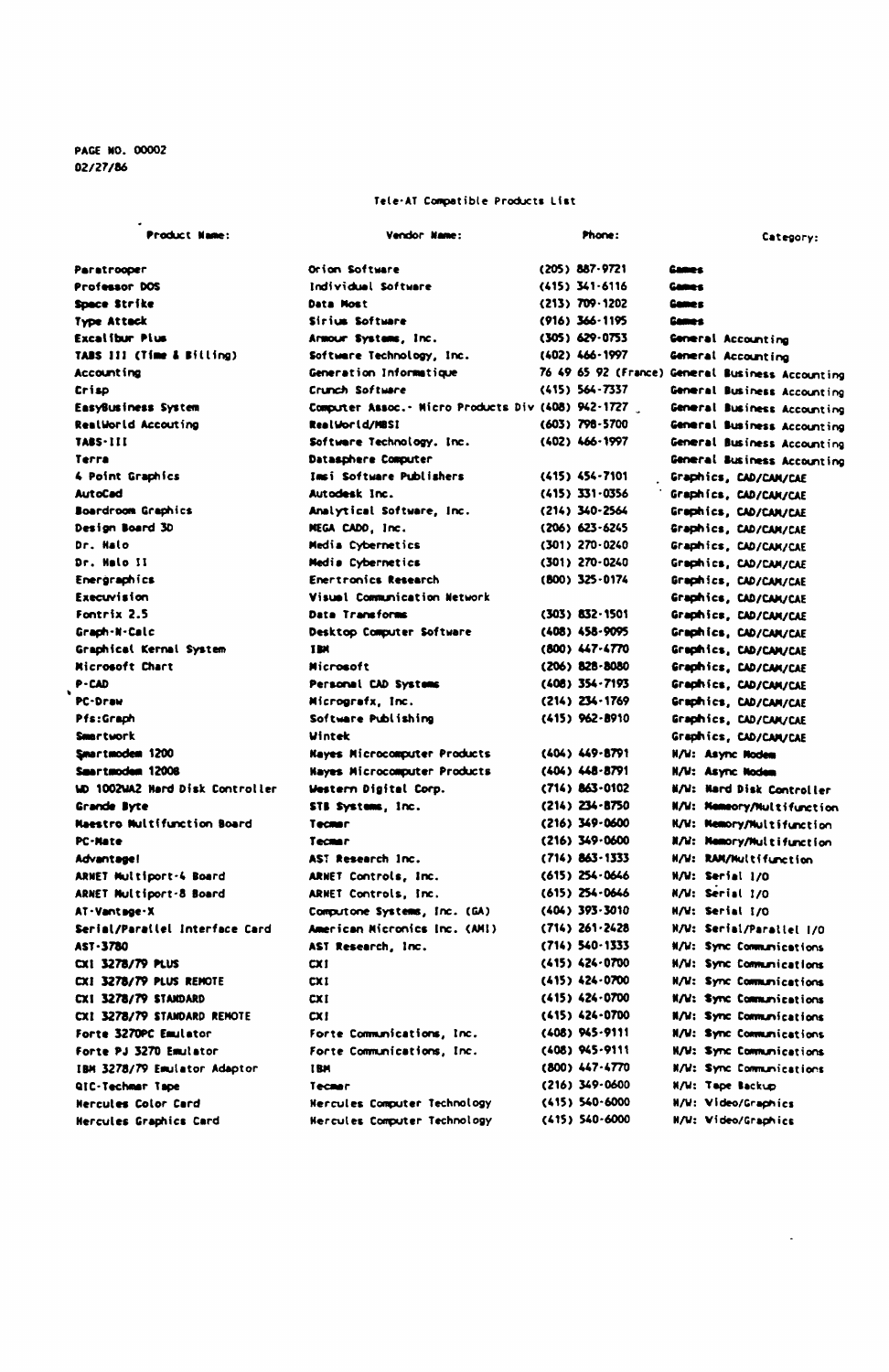### PAGE NO. 00003  $02/27/86$

#### Tele-AT Compatible Products List

| Product Name:                                              | Vendor Name:                                      | Phone:                               | Category:                                                        |
|------------------------------------------------------------|---------------------------------------------------|--------------------------------------|------------------------------------------------------------------|
| Aladin                                                     | Advenced Data Institute                           | (916) 925-2229                       | Integrated Productivity Tools                                    |
| Aura                                                       | AST Research, Inc.                                | (714) 863-1333                       | Integrated Productivity Tools                                    |
| <b>Enable</b>                                              | The Software Group                                | $(518) 887 - 8600$                   | Integrated Productivity Tools                                    |
| Framework                                                  | Ashton Tate                                       | (213) 204-5570                       | Integrated Productivity Tools                                    |
| Framework 11                                               | Aahton Tate                                       | (213) 204-5570                       | Integrated Productivity Tools                                    |
| Intuit                                                     | Noumenon Corp.                                    | $(415) 521 - 2145$                   | Integrated Productivity Tools                                    |
| Smart Software 2.0                                         | <b>Innovative Software</b>                        | (913) 383-1089                       | Integrated Productivity Tools                                    |
| Symphony                                                   | Lotus Development Corp.                           | (617) 494-1270                       | Integrated Productivity Tools                                    |
| The Profit Center                                          | Prentice Hall, Inc.                               | (800) 624-0023                       | Integrated Productivity Tools                                    |
| Trigger                                                    | Thoughtware                                       | (800) 848-9273                       | Integrated Productivity Tools                                    |
| GraphiC 3.0                                                | Scientific Endeavors                              | $(615)$ 376-6394                     | Language & Development Tools                                     |
| Basic Compiler                                             | <b>TEM</b>                                        | (800) 447-4770                       | Languages & Development Tools                                    |
| <b>Basic Compiler</b>                                      | <b>Microsoft</b>                                  | (206) 828-8080                       | Languages & Development Tools                                    |
| Better BASIC                                               | Summit Software Technology                        | (617) 769-7966                       | Languages & Development Tools                                    |
| Business Basic Extended (BBx)                              | Basis, Inc.                                       | (505) 821-4407                       | Languages & Development Tools                                    |
| COBOL Compiler                                             | IM                                                | $(800)$ $447.4770$                   | Languages & Development Tools                                    |
| Fortran Compiler                                           | <b>TER</b>                                        | $(800)$ $447 - 4770$                 | Languages & Development Tools                                    |
| Graphics Dev Toolkit                                       | 188                                               | (800) 447-4770                       | Languages & Development Tools                                    |
| Lattice C Compiler                                         | Lattice                                           | (312) 858-7950                       | Languages & Development Tools                                    |
| <b>PC/Forth</b>                                            | Laboratory Microsystems                           | (213) 306-7412                       | Languages & Development Tools                                    |
| Plain English                                              | Common Language Systems, Inc.                     | (305) 628-5973                       | Languages & Development Tools                                    |
| Plink 86                                                   | Phoenix Software                                  | (617) 769.7020                       | Languages & Development Tools                                    |
| RM/Cobol                                                   | Ryan-NcFarland                                    | $(213)$ 541-4828                     | Languages & Development Tools                                    |
| True BASIC                                                 | Addison-Wesley Publishing Co.                     | (617) 944-3700                       | Languages & Development Tools                                    |
| Turbo Pascal                                               | <b>Borland Intl.</b>                              | (800) 556-2283                       | Languages & Development Tools                                    |
| Forms Manager                                              | Software Concepts                                 | (203) 357-0522                       | Niscel Laneous                                                   |
| <b>ONX 2.0</b>                                             | Quantum Software Systems, Ltd.                    | $(613)$ 726-1893                     | Operating System                                                 |
| Concurrent PC-DOS 4.1(w/Rev.D BIOS) Digital Research, Inc. |                                                   | (408) 649-3896                       | Operating Systems                                                |
| <b>Network OS</b>                                          | CB I S                                            | (404) 634-3079                       | Operating Systems                                                |
| THEOS                                                      | THEOS Software                                    | (415) 283-4290                       | Operating Systems                                                |
| Quicknet                                                   | PSDI                                              |                                      | Project Management                                               |
| TK Solver                                                  | Software Arts                                     | (617) 237-4000                       | Project Management                                               |
| <b>ThinkTank</b>                                           | Living Videotext                                  | (415) 964-6300                       | <b>Project Management</b>                                        |
| <b>Timeline</b>                                            | Breakthrough Software                             | $(415)$ 989-1919                     | Project Management                                               |
| Pfa:Plan                                                   | Software Publishing Corp                          | (415) 962-8910                       | <b>Sceacisheet</b>                                               |
| Desktop Plan                                               | VisiCorp                                          | (408) 946-9000                       | <b>Spreadaheet</b>                                               |
| Flash Calc                                                 | Paladin                                           | (408) 946-9000                       | Spreadsheet                                                      |
| Lotus 1,2,3 Version 2.0                                    | Lotus Development Corp.                           | (617) 404-1270                       | Spreadsheet                                                      |
| Lotus 1-2-3                                                | Lotus Development Corp.                           | (617) 494-1270                       | <b>Spreadsheet</b>                                               |
| HultiPlan                                                  | <b>Microsoft</b>                                  | (206) 828-8080                       | Spreadsheet                                                      |
| Perfect Calc                                               | <b>THORN-EMI Computer Software</b>                | $(714)$ 261-6600                     | Spreadsheet                                                      |
| SuperCalc 3                                                | Computer Assoc. Micro Products Div (408) 942-1727 |                                      | Spreadsheet                                                      |
| TeleCalc                                                   | TeleVideo Systems Inc.                            | (408) 745-7760                       | Spreadsheet                                                      |
|                                                            | Computer Assistance                               | $(503)$ $484 - 9333$                 | <b>WI: Auto Garage</b>                                           |
| GarageKeeper Automotive System                             |                                                   |                                      | <b>Wi: Legal</b>                                                 |
| Personal Lawyer/Wilis                                      | Lassen Software Inc.                              |                                      |                                                                  |
| The Profit Edge                                            | Richardson Profit Systems                         | (800) 461-9970<br>$(415)$ $479.6700$ | <b>WI: Property Hanegement</b>                                   |
| Bank Street Writer                                         | Broderbund                                        |                                      | Mord Processors & Related Tool<br>Word Processors & Related Tool |
| Displayurite 2                                             | <b>IBM</b>                                        | (800) 447-4770                       |                                                                  |
| Displaywrite 3                                             | 1884                                              | (800) 447-4770                       | Word Processors & Related Tool                                   |
| Easy Writer II                                             | Computer Assoc. Micro Products Div (408) 942-1727 |                                      | Word Processors & Related Tool                                   |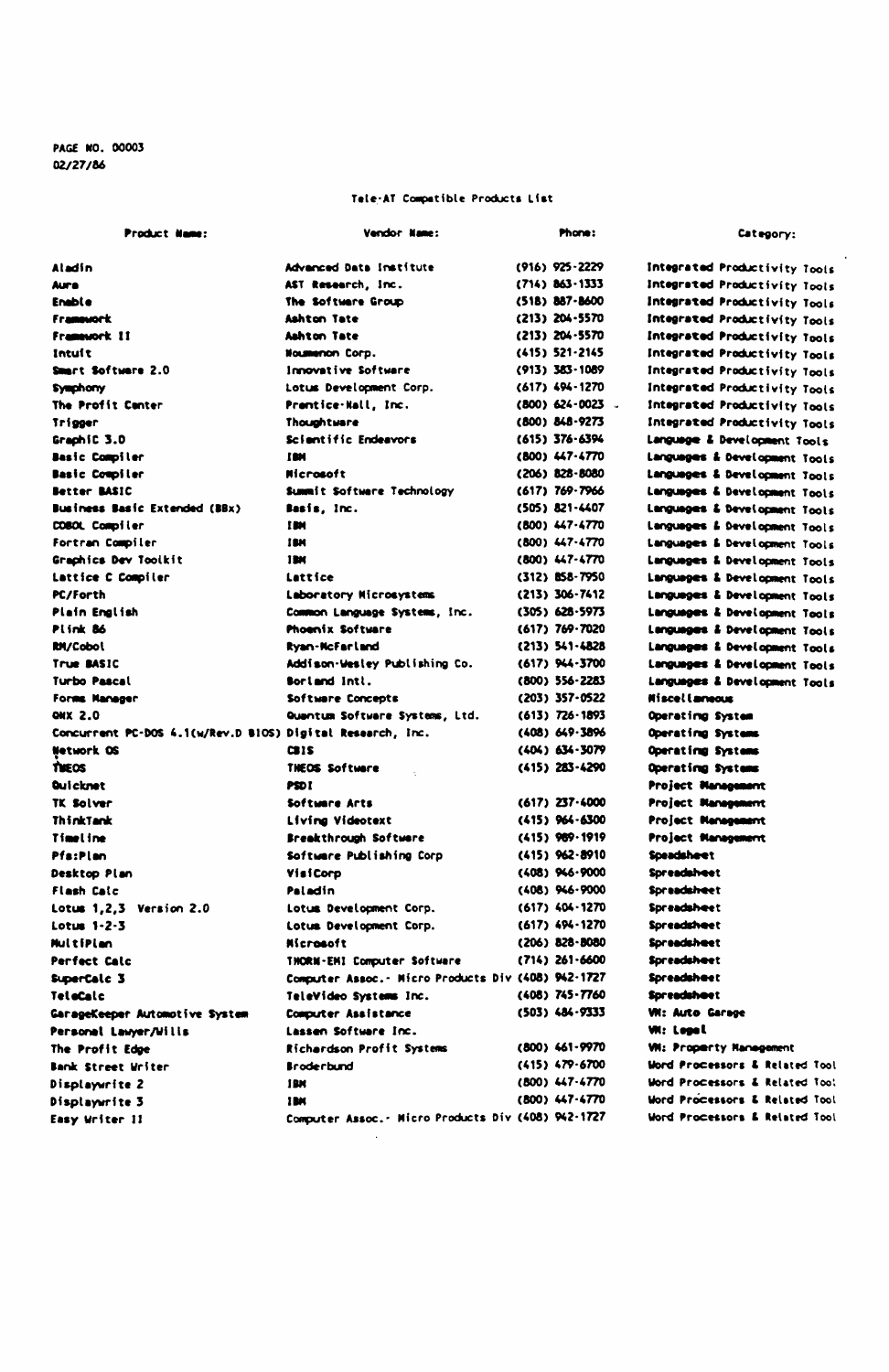PAGE NO. 00004 02/27/86

# Tele-AT Compatible Products List

| <b>Product Name:</b>           | Vendor Name:                | Phone:             | Category:                                 |
|--------------------------------|-----------------------------|--------------------|-------------------------------------------|
| Microsoft Word                 | Microsoft                   | (206) 828-8080     | Word Processors & Related Tool            |
| <b>Nultimete V3.3</b>          | Multimete International Co. | (203) 522-2116     | Word Processors & Related Tool            |
| PC Uniter                      | 1884                        | (800) 447-4770     | Word Processors & Related Tool            |
| Palantin Word Procesor         | Palantin                    | (800) 368-3797     | Word Processors & Related Tool            |
| Paperback Writer               | <b>Paperback Software</b>   | (415) 644-2116     | Word Processors & Related Tool            |
| Pfs:Urite                      | Software Publishing Corp.   | (415) 962-8910     | Word Processors & Related Tool            |
| RightWriter                    | Decisionware, Inc.          | $(813)$ 952-9211   | Word Processors & Related Tool            |
| Samme 1,11, 111                | <b>Same Corporation</b>     | (404) 321-5006     | Word Processors & Related Tool            |
| Samma 111 +<br>(w/Spreadsheet) | Samma Corporation           | (404) 321-5006     | Word Processors & Related Tool            |
| TED                            | Norgan Computing Co.        | (214) 739-5895     | Mord Processors & Related Tool            |
| Teteurite                      | TeleVideo Systems Inc.      | (408) 745-7760     | Word Processors & Related Tool            |
| <b>VED1T</b>                   | Computiew Products          | (313) 996-1299     | Word Processors & Related Tool            |
| Visitiond                      | Visicorp                    | (408) 946-9000     | Mord Processors & Related Tool            |
| Volkuriter                     | Lifetree Software           | (408) 373-4718     | <b>Word Processors &amp; Related Tool</b> |
| Volkuriter Deluxe              | Lifetree Software           | $(408)$ 373-4718   | Word Processors & Related Tool            |
| Volkuriter Scientific          | Lifetree Software           | $(408)$ 373-4718   | Word Processors & Related Tool            |
| Hord Finder                    | Writing Consultants         | $(716) 377 - 0130$ | Word Processors & Related Tool            |
| <b>Word Perfect</b>            | Satelite Software           | (801) 224-8554     | Word Processors & Related Tool            |
| <b>Wordplus-PC</b>             | Professional Software       | $(617)$ 444-5244   | Word Processors & Related Tool            |
| <b>Wordster 2000</b>           | Microoro                    | (415) 499-1200     | Word Processors & Related Tool            |
| <b>Wordster 3.30</b>           | Nicropro                    | (415) 499-1200     |                                           |
|                                |                             |                    | Word Processors & Related Tool            |

 $\sim 10^{-1}$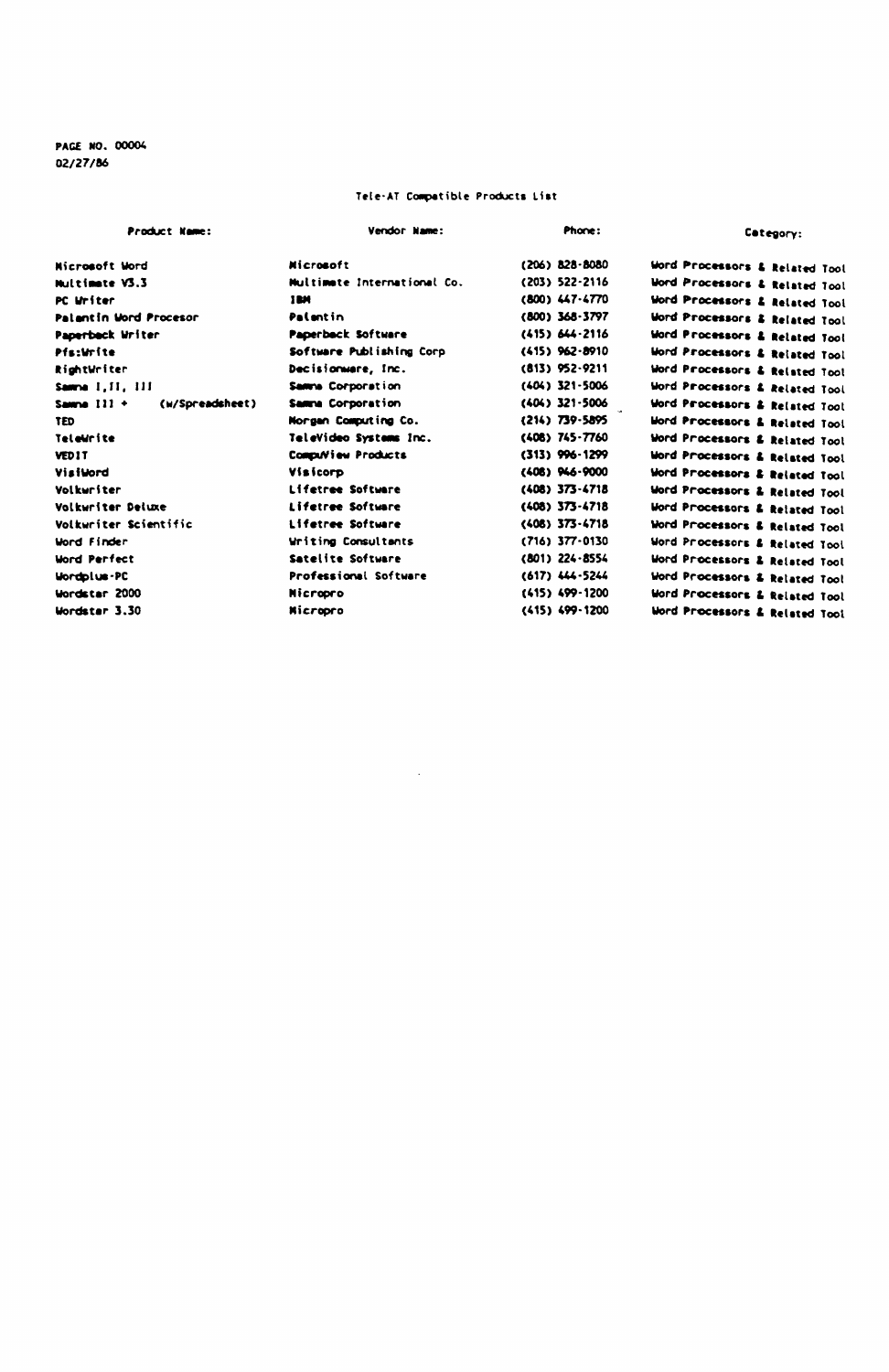PAGE NO. 00001 02/27/86

#### TeleVideo Personal Mini Compatible Products List

| Product Name:                                                | Vendor Name:                                        | Phone:               | Category:                                        |
|--------------------------------------------------------------|-----------------------------------------------------|----------------------|--------------------------------------------------|
| <b>BLAST</b>                                                 | Communications Research Group                       | (504) 923-0888       | Async Communications S/W                         |
| Com. 72                                                      | Sasis, Inc.                                         | (505) 821-4407       | Async Communications S/U                         |
| <b>ChatterBox</b>                                            | <b>J &amp; L Information Systems</b>                | (818) 709.1778       | <b>Communications Server</b>                     |
| <b>NetCombox</b>                                             | J & L Information Systems                           | (818) 709-1778       | Communications Server                            |
| TeleCom 1600 Communications Server J & L Information Systems |                                                     | (818) 709.1778       | <b>Communications Server</b>                     |
| DR-Han (DR-Met)                                              | <b>VersaSoft</b>                                    | $(408)$ 268-6033     | DBMS/File Managers                               |
| <b>DataFlex</b>                                              | Data Access Corp.                                   | $(305)$ $238.0012$   | DBMS/File Managers                               |
| Datastor:Lan *                                               | Software Connections                                | (408) 293-3400       | DBMS/File Managers                               |
| Informa                                                      | Unlimited Processing                                | (904) 731-8330       | <b>DBMS/File Managers</b>                        |
| Knowl edgellan                                               | Micro Data Base Systems, Inc.                       | $(317)$ $463 - 2581$ | DBMS/File Managers                               |
| Metafile                                                     | <b>Metafile Information Systems</b>                 | (312) 724-0310       | DBMS/File Managers                               |
| Opt im.m                                                     | <b>Uveon</b>                                        | (303) 831-7000       | <b>DBMS/File Managers</b>                        |
| $Q-ProA$                                                     | Quick-N-Easy Products                               | (215) 968-5966       | <b>DBMS/File Managers</b>                        |
| Revelation                                                   | Cosmos                                              | (206) 824-9942       | DBMS/File Managers                               |
| Sensible Solution Languages                                  | O'Hanlon (Universal Solutions)                      | (412) 276-6620       | <b>DBMS/File Managers</b>                        |
| Team-UP *                                                    | Unlimited Processing, Inc.                          | (904) 731-8330       | DBMS/File Managers                               |
| The Namekeeper                                               | NacLeod Computer Systems                            | (805) 682-5507       | DBMS/File Managers                               |
| <b>LIDS</b>                                                  | WOS Data System, Inc.                               | (913) 462-7581       | DBMS/File Managers                               |
| NIGGINS Office Management System                             | Conetics Systems, Inc.                              | (415) 430-8875       | Electronic Mail                                  |
| PH/Mail Monitor                                              | TeleVideo Systems, Inc.                             | $(408)$ 745 $-7760$  | Electronic Mail                                  |
| The Coordinator                                              | Action Technologies                                 | $(415) 474 - 9601$   | Electronic Mail                                  |
| <b>Total Office Manager</b>                                  | Accent on Business Computing                        | $(404)$ 461-2622     | Electronic Nail                                  |
| EasyBusiness System                                          | Computer Assoc. - Micro Products Div (408) 942-1727 |                      | General Buisness Accounting                      |
| Accounting *                                                 | Generation Informatique                             |                      | 76 49 65 92 (France) General Business Accounting |
| Accounting Machine                                           | Centron (Realtime)                                  | (713) 785-5806       | General Business Accounting                      |
| , Big Eight Accounting                                       | <b>Noatech</b>                                      | $(415)$ 367-6855     | General Business Accounting                      |
| Elite Accounting System *                                    | Elite Systems, Inc.                                 | (207) 848-5771       | General Business Accounting                      |
| FasTrack                                                     | Core Software                                       | $(713) 292 - 2177$   | General Business Accounting                      |
| Grason Enhancements (MBSI) *                                 | Grason Software & Systems                           | (212) 889-7310       | General Business Accounting                      |
| Great Plains Accounting                                      | Great Plains Software                               | (701) 281-0550       | General Business Accounting                      |
| <b>InfoTesm</b>                                              | Info Design                                         | (313) 334.9790       | General Business Accounting                      |
| Infonet Financial Management System InfoMet                  |                                                     | (512) 698-3524       | General Business Accounting                      |
| Integrated Accounting                                        | TracLine Software, Inc.                             | $(516)$ 935 - 7500   | General Business Accounting                      |
| Inventory Management *                                       | InfoNet                                             | (512) 698-3524       | General Business Accounting                      |
| MAI Basic/4 Accounting *                                     | Promerk, Ltd                                        | $(505)$ 345 $-7701$  | General Business Accounting                      |
| MBA Accounting                                               | Micro Business Applications                         | (612) 894-3470       | General Business Accounting                      |
| <b>MCBA Accounting</b>                                       | <b>NCRA</b>                                         | (818) 957-2900       | General Business Accounting                      |
| Macola Financial Software                                    | Macola                                              | $(614)$ 382-5991     | General Business Accounting                      |
| <b>Nyte Myke Business Software</b>                           | <b>H</b> & D Systems                                | $(716) 662 - 6611$   | General Business Accounting                      |
| Open Systems Accounting                                      | Open Systems                                        | (612) 870.3515       | General Business Accounting                      |
| PUMA Series *                                                | Coupar Mountain Software                            | $(208)$ 344 $-2540$  | General Business Accounting                      |
| Payroll System                                               | Computers for Business Internationa (305) 920-9604  |                      | General Business Accounting                      |
| RealWorld Accounting                                         | RealWorld Corporation                               | (603) 798-5700       | General Business Accounting                      |
| Sensible Solution Accounting                                 | 0'Nanion                                            | (206) 885-2502       | General Business Accounting                      |
| Time-Billing A/R                                             | Professional Time Accounting, Inc. (612) 753-4700   |                      | General Business Accounting                      |
| Application BASIC                                            | Soft Gold, Inc.                                     | $(714) 476 - 3004$   | Languages & Development Tools                    |
| BBM (MAI/Basic Four)                                         | Promerk, Ltd.                                       | (505) 345-7701       | Languages & Development Tools                    |
| BBX (Business Basic Extended)                                | BASIS, Inc.                                         | (800) 892-2747       | Languages & Development Tools                    |
| <b>BI-286 Basic</b>                                          | Control-C Software                                  | (503) 297-7153       | Languages & Development Tools                    |
| DBL (DEC compatible)                                         | <b>DISC</b>                                         | (916) 363-7385       | Languages & Development Tools                    |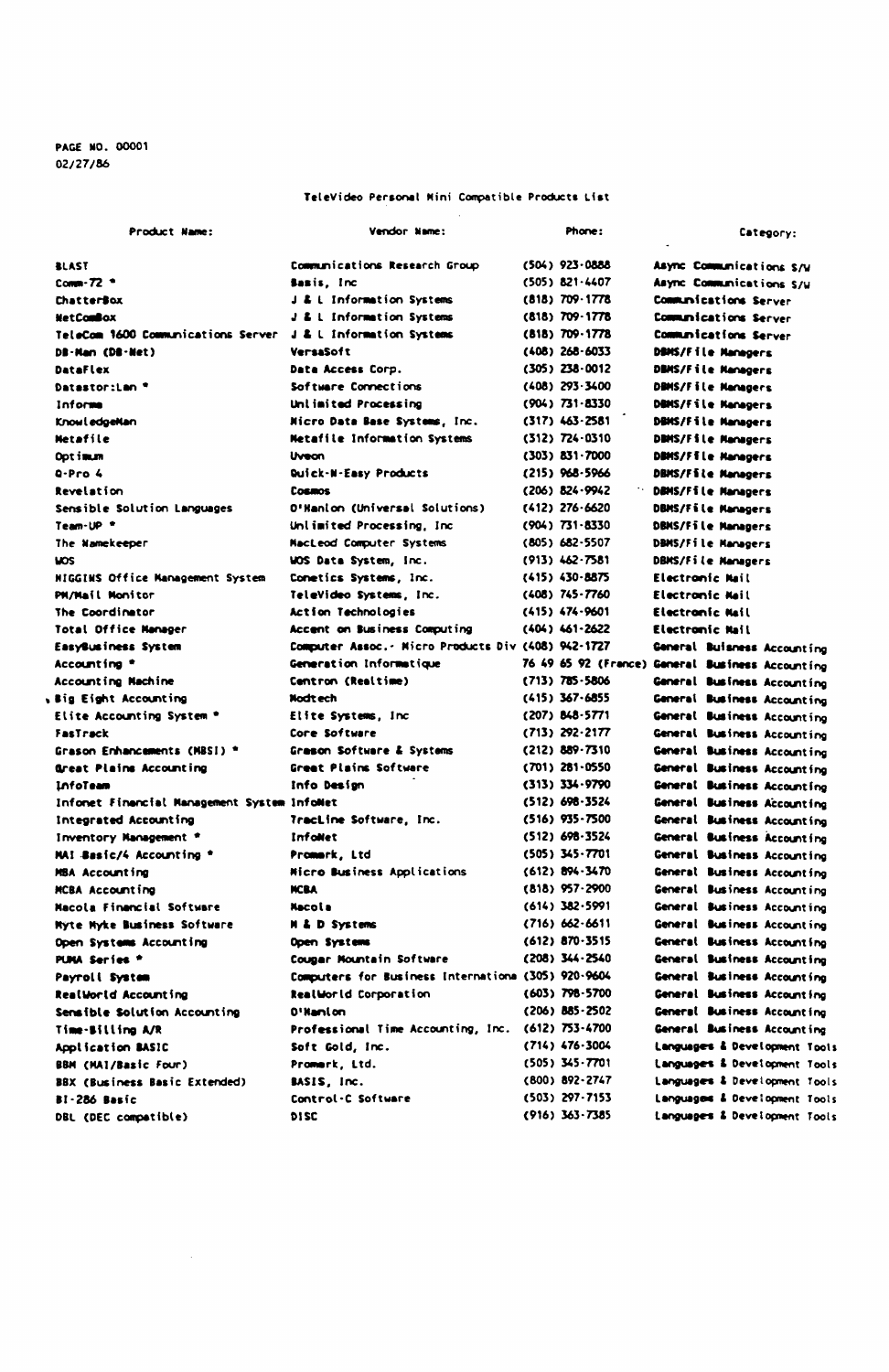## PAGE WO. 00002 02/27/86

### TeleVideo Personal Mini Compatible Products List

| Product Name:                                     | Vendor Name:                                        | Phone:             | Category:                           |
|---------------------------------------------------|-----------------------------------------------------|--------------------|-------------------------------------|
| MEP Cobol *                                       | Software and Systems Technology                     | (415) 632-1555     | Languages & Development Tools       |
| Microfacus Cabol                                  | Microfocus, Inc.                                    | $(415) 856 - 4161$ | Languages & Development Tools       |
| Microsoft Cobol                                   | <b>Microsoft</b>                                    | (206) 828-8086     | Languages & Development Tools       |
| PCBUS (Datapoint compatible)                      | Inforcint                                           | (214) 780-1909     | Languages & Development Tools       |
| <b>BI/COBOL</b>                                   | <b>Ryan NcFarland</b>                               | (213) 541-4828     | Languages & Development Tools       |
| Compiled Basic-Network Interface *                | Davidson Software Systems                           | (517) 332-5989     | O/S. Shells & Utilities             |
| Monitor & Control Systems                         | Infallet                                            | (512) 698-3524     | D/S, Shells & Utilities             |
| <b>Network Assistant</b>                          | Pacific Software                                    | (206) 885-5218     | O/S. Shells & Utilities             |
| Pro-Spool                                         | A.P.S., Inc.                                        | $(312) 666 - 3352$ | O/S. Shells & Utilities             |
| Tel attenu                                        | MicroTrac Systems, Inc.                             | (617) 770-1576     | O/S, Shells & Utilities             |
| EasyPlus Network Manager                          | Computer Assoc. - Nicro Products Div (408) 942-1727 |                    | O/S, Shells, & Utilities            |
| Kevstone                                          | Computer Management Advisors                        | (305) 629-1932     | Project Management                  |
| <b>HAPS</b>                                       | <b>Tractine</b>                                     | (516) 935-7500     | <b>Project Management</b>           |
| Open Plan *                                       | Welcom Software Tech                                | (713) 558-0514     | Project Nanagement                  |
| <b>CLEO-3270/BSC</b>                              | Cleo Software                                       | (815) 397-8110     | <b>Sync Communications</b>          |
| CLEO-3780                                         | Cleo Software                                       | $(815) 397 - 8110$ | Sync Communications                 |
| <b>Adverted</b>                                   | Aspen Computer Systems                              | $(415) 424 - 1048$ | Wi: Advertising                     |
| Crop Management Systems                           | Nicro-Crop                                          | (305) 594-2925     | WH: Agriculture - Cost Acctng       |
| TERRA                                             | Datasphere Computer                                 | (503) 684-3506     | WH: Agriculture - Cost Acctng       |
| Kevstone                                          | Computer Management Advisors                        | (305) 629-1932     | WI: Architecture/Engineering        |
| Collection Agency System *                        | Software Technology, Inc.                           | (205) 344-7600     | <b>Wi: Collection Agency</b>        |
| BID-DAY-BID - Spreadsheet                         | Mendet Systems, Ltd.                                | (604) 656-6441     | <b>WH: Construction</b>             |
| <b>BID-RITE</b>                                   | <b>Handat Systems, Ltd.</b>                         | (604) 656.6441     | <b>WI: Construction</b>             |
| Contractor's Edge                                 | Pro-Mation                                          | $(801)$ 566-4655   | <b>W: Construction</b>              |
| DENEB Construction Accounting Sys.                | DENEB Systems, Inc.                                 | (513) 223-4849     | <b>Wi: Construction</b>             |
| ONTARGET - Job Cost                               | Mandet Systems, Ltd.                                | (604) 656-6441     | <b>W: Construction</b>              |
| <b>Dentalis</b>                                   | Articulate Publications, Inc.                       | (213) 871.1356     | <b>WI: Dental</b>                   |
| Omecom/Dental *                                   | Farwest Systems, Inc.                               | (213) 207-2936     | <b>WI: Dentail</b>                  |
| RAL/Dent *                                        | Aerospace Research, Inc.                            | (314) 334-0073     | <b>WI: Dental</b>                   |
| Reservation System *                              | Auto Computer Consultants, Inc.                     | (317) 844-5309     | <b>W: Dirner Theatres</b>           |
| Electrical Wholesale Distribution * Computerlogic |                                                     | (817) 589-0224     | <b>W: Electrical Distribution</b>   |
| Pro/Search                                        | North Bay Systems                                   | $(415)$ 331-3664   | <b>Wi: Employment Agency</b>        |
| Credit Union System *                             | Jim Gunther Data Processing                         | (614) 864-1790     | <b>W: Financino</b>                 |
| Fixed Asset Depreciation System *                 | Business Hanagement Systems, Inc.                   | (603) 823-5578     | <b>WI: Fixed Assets</b>             |
| <b>CAPPS *</b>                                    | Integral Computer Systems, Inc.                     | (203) 928-0451     | W: Fund Accounting                  |
| Fund Accounting System *                          | Software Technology, Inc.                           | (205) 344-7600     | <b>WI: Fund Accounting</b>          |
| Funeral Directors Mgmt. System *                  | Davidson Software Systems                           | (517) 332-5989     | <b>Wi: Funeral Home</b>             |
| Furrier *                                         | Computerlogic                                       | (817)589-0224      | W: Furrier                          |
| Notel Management system *                         | New Systems                                         | (602) 956-0990     | <b>VM: Notel Management</b>         |
| Geo-Econ                                          | Convesy Data, Inc.                                  | (404) 458-6026     | <b>VM: Industrial Development</b>   |
| Infoserve *                                       | Monitor Systems Group, Inc.                         | (703) 556-8705     | <b>WM: Institutional Food Mamt.</b> |
| Auto Rating Plus *                                | <b>Insurance Sales Systems</b>                      | (913) 722-0065     | Wi: Insurance                       |
| Insurance Specialist *                            | Insurance Sales Systems                             | (913) 722-0065     | <b>Wi: Insurance</b>                |
| Insurance Specialist Accounting *                 | <b>Insurance Sales Systems</b>                      | (913) 722-0065     | <b>WI: Insurance</b>                |
| Sensible Solution Job Costing *                   | 0'Kanlon                                            | (206) 885-2502     | <b>WH: Job Costina</b>              |
| Law Office Management *                           | 0'Nanlon                                            | (206) 855-2502     | <b>W: Legal</b>                     |
| Law Office Time & Cost "                          | Lawyer's Accounting Systems                         | $(313)$ 961-2200   | <b>WI: Legal</b>                    |
| Lawyers Management System *                       | Infonet                                             | (512) 698-3524     | VM: Legal                           |
| Lexiter                                           | Contract Research Software Corp.                    | $(208) 622 - 4076$ | VM: Legal                           |
| The Counselor System                              | Windjammer Computer                                 | (201) 322-6363     | VM: Legal                           |